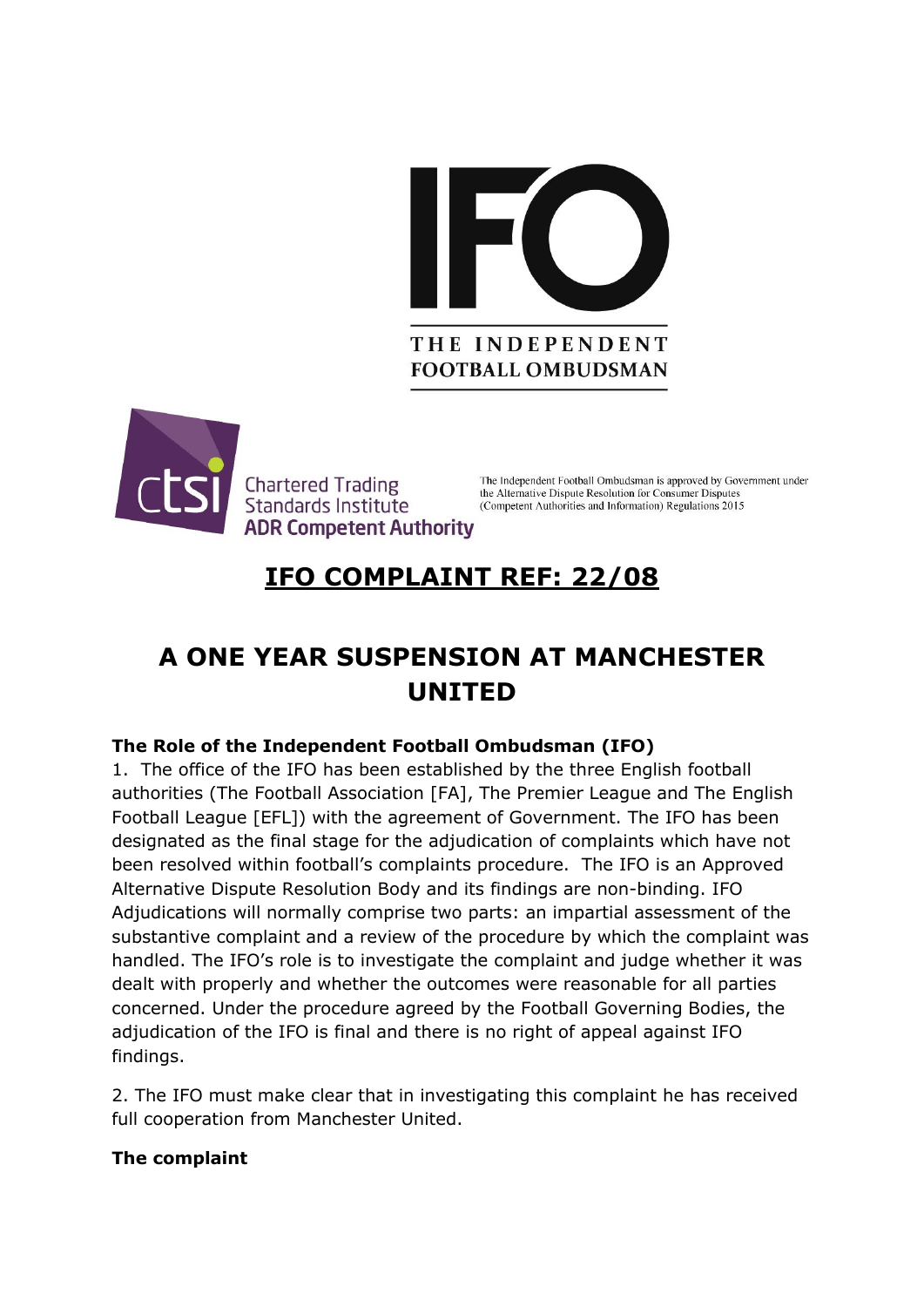3. A Manchester United supporter complained that the Club had unjustly imposed a suspension on him.

#### **The facts of the case**

4. On 21 January 2022 the complainant received notification from the Club that his ticket for their match at Aston Villa had been advertised or re-sold above face value; that was in breach of the ticketing terms and conditions and they were suspending his membership for one year. They said that if he wished to appeal their decision, he should provide a detailed account of the circumstances of the use of his ticket by 24 January.

5. On 23 January the complainant submitted an appeal. He said that he would never sell tickets associated with his season ticket, which he had held since 2006. For the Aston Villa game he had been successful in the ballot along with the lead applicant, his neighbour [name and membership number supplied]. Although the neighbour had received his ticket by post, the complainant had not received his so ordered a duplicate. The neighbour flew to Birmingham the night before the match but, due to work commitments, the complainant's flight was not until the day of the match. However, the complainant tested positive for Covid and was unable to travel; he attached proof of the result his test at Dublin Airport (swab date 25 January 15.07). He said that his ticket was not collected and his neighbour attended the game on his own. He outlined in detail his loyalty as a supporter of the Club both home and abroad. On the following day the Club replied that his appeal would be heard by their Appeals Panel, which was due to sit in the week commencing 31 January.

6. On 26 January the Club asked if he had any idea why someone had attempted to collect his ticket. The complainant replied that, because his flight would not have landed in Birmingham until roughly 4.45pm, he had arranged that his neighbour (the lead applicant) would collect the ticket in order to save time. When he had emailed the Club about the duplicate ticket, he had asked if his neighbour could collect it, but the Club had replied that the ticket would have to be collected with photographic ID. The complainant had forwarded that email to his neighbour. However, his neighbour had not read the email and consequently had tried to collect the ticket at around 3pm. The complainant had received the positive result of his Covid test at 3.30pm, before his 4pm flight.

7. On 27 January the complainant's neighbour emailed the Club. He confirmed that the content of the complainant's email was true and there had been a miscommunication on both their parts. When he had gone to collect the ticket, he was on his own; he had presented himself by name and explained that he was the lead applicant on the ticket ballot. The person behind the counter had explained that the ticket would need to be collected with ID.

8. On 7 February the complainant enquired about the outcome of his appeal. The Club replied that "the Panel have been struggling to piece together the explanation of events surrounding this incident. It would be really helpful if you could please send through an email with a step by step explanation of what happened leading up to and on the day of the game please." The complainant replied that he was not sure which part of his explanation did not make sense,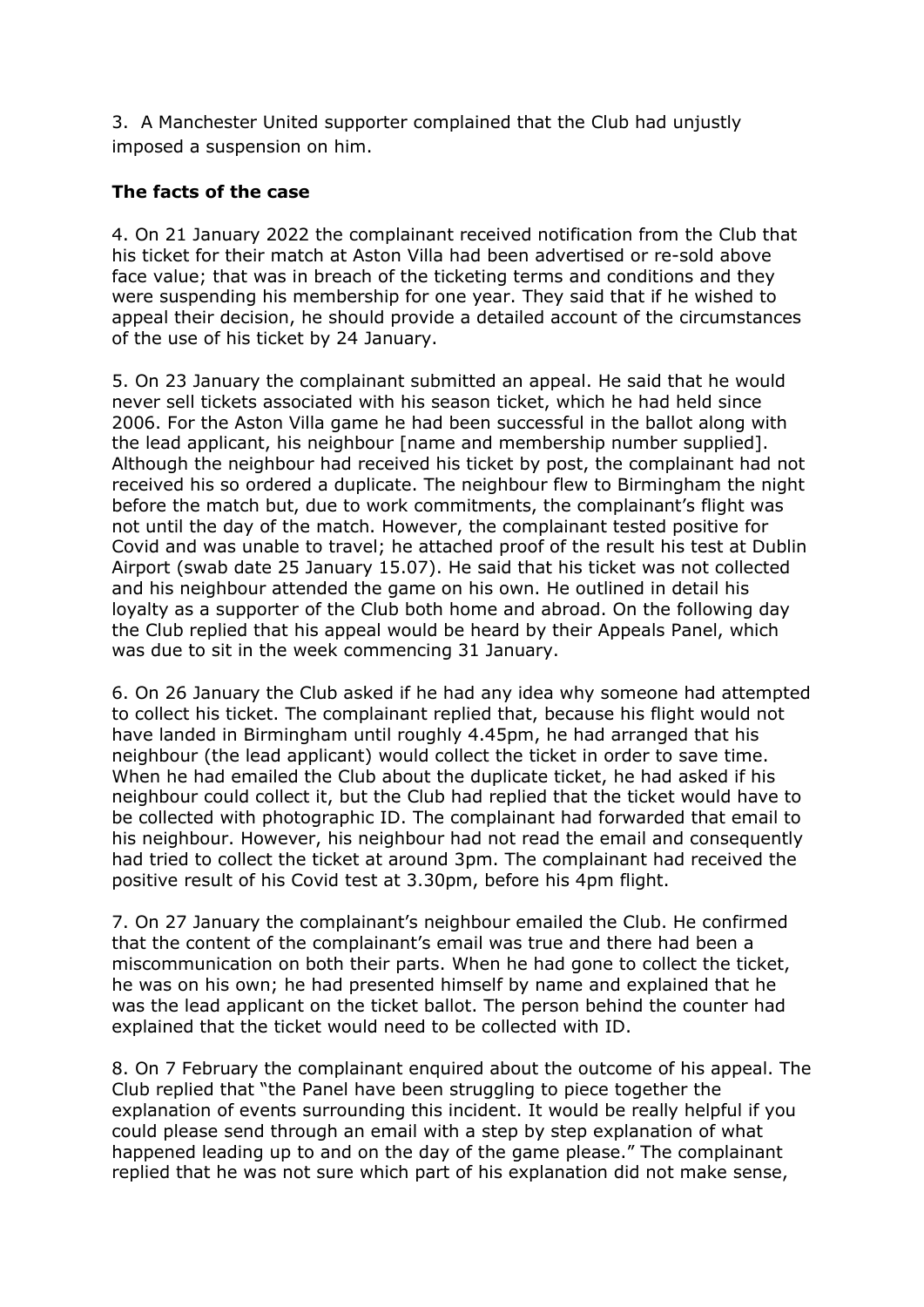as he had given a detailed account of the lead up to the day and of the day itself, as well as providing a copy of his Covid status. He said that if he had received the ticket on time there would not have been any issue. He provided the requested step by step account of events. He said that there was no way that his ticket was resold, touted or advertised at a higher price. He also pointed out that there had been miscommunication on the Club's part. He had been given only three days in which to appeal when it should have been 14 days. They had also told him that his appeal would be reviewed by a senior manager and he would be informed of the outcome by email within one week of receipt. That had not happened. He said that he would like a decision on the appeal as soon as possible as he had already lost out on the ticket price of the Middlesboro FA Cup game, had a flight and hotel booked for Atletico Madrid in the Champions League, and flights booked for the Leicester, Norwich and Chelsea games.

9. On 10 February the Club asked the complainant to provide details of his travel plans for the Aston Villa match. On 14 February they told him that the Appeals Panel were minded to uphold the sanction as they had not been provided with evidence of his flight or accommodation arrangements. He replied that he had sent in a screenshot of his payment to Ryanair for the flight, the date of which coincided with the day of the ballot, and his room reservation confirmation from Booking.com. The Club asked if he could provide screenshots which included his name. He said that he had sent in two of his other bookings to demonstrate that his name does not show on such bookings. His last resort was to contact Ryanair and Booking.com. On 15 February the complainant supplied confirmation of a booking at the Ibis Hotel, Birmingham Airport addressed to his forename and listing the guests as the complainant and his neighbour. On 18 February the Club told him that, while the Panel appreciated the lengths to which he had gone to provide the requested information, they believed that the sanction should remain in place.

10. On 21 February the complainant said that his appeal of 21 January should have been heard first by a Senior Manager, after which he should have had 14 days to appeal that decision, with the addition of two independent representatives to the Panel. On 24 February the Club told the complainant that they had followed the documented process; his first appeal had been heard by a Manager and when that had been upheld, the complainant had had 14 days to request that the sanction be reviewed again by the Appeals Panel, which consisted of three Senior Managers across the business who had not been involved in the initial appeal, together with two independent fan representatives.

#### **Investigation**

11. The IFO carefully reviewed the documentation submitted by the complainant and the Club. The Club supplied a copy of the form completed in relation to the attempt to collect the complainant's ticket. It simply gave the complainant's supporter ID and ticket number and said "Someone came to pick up the ticket 3 time [the complainant's forename] had been told via Email no one other than himself could pick up the ticket". There were no other details.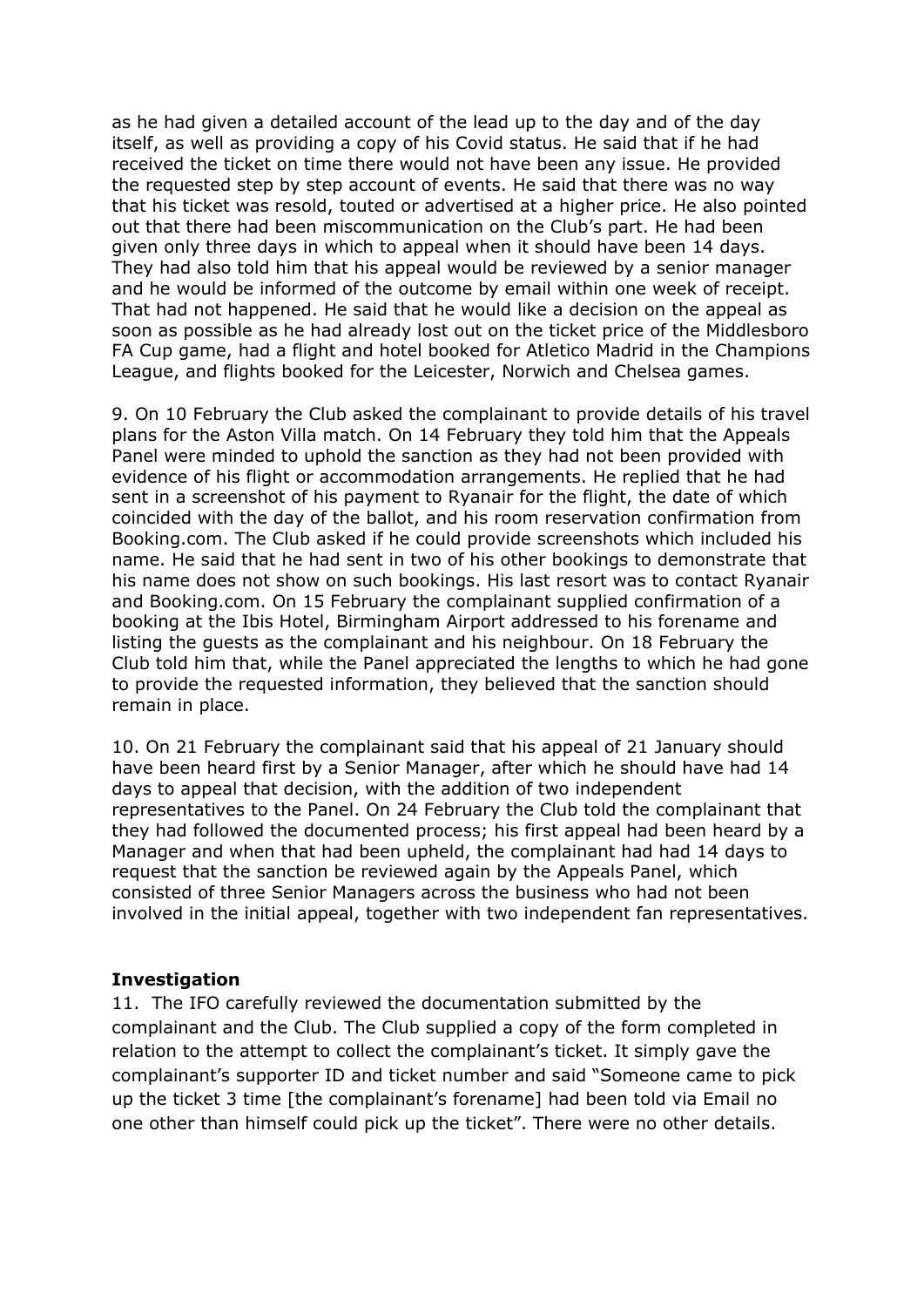12. The complainant told the Deputy IFO that he was aggrieved that the Club had breached their own terms and conditions several times without consequence, yet he has been sanctioned for something over which he had no control, and his ticket had not been advertised or sold as the Club had claimed. As a loyal season ticket holder of some 17 years, he was not only missing matches, but had been told that he would have to go on the waiting list for a new ticket once the sanction expired and he would lose his loyalty points.

#### **Findings**

13. It is important at the outset to stress that the IFO strongly supports the Club's efforts to combat ticket touting and the unauthorised use of tickets. The question for the IFO to consider is whether the complainant made any attempt to allow his ticket to be used in contravention of the ticketing terms and conditions. The Club suspended him on the grounds that his ticket for the match at Aston Villa had been advertised or re-sold above face value. The IFO has seen no evidence whatsoever to support that assertion. As the complainant had been warned that only he could collect the ticket and that photographic ID needed to be produced, it seems highly unlikely that he would risk his season ticket status by allowing anyone else use of the ticket. By his own account, for convenience and because of time pressure, he had already arranged for his neighbour to collect the ticket on his behalf. The IFO finds that understandable in the circumstances but, unfortunately, the neighbour did not read the Club's email requiring the complainant to collect the ticket in person. There would have been no doubt over what took place had the Club official made a meaningful report about the attempt to collect the ticket; the name of the attendee would have been sufficient. The complainant's neighbour has confirmed the complainant's account of events (see paragraph 7) and has said that, when he attempted to collect the ticket, he gave his name and explained that he was the lead applicant on the ballot through which the complainant's ticket was obtained. The IFO has found no reason to doubt the neighbour's account and the "3 time" recorded on the form, assuming it relates to a time frame, tallies with the account that the neighbour attempted to collect the ticket around 3pm (see paragraph 6). **The IFO recommends that forms completed when misuse of tickets is suspected should contain more meaningful information.** 

14. At the request of the Appeals Panel, the complainant has gone to some lengths to produce evidence in support of his account. He had already produced evidence of his positive Covid test timed an hour or so before his scheduled flight from Dublin Airport and has since produced evidence of his name on a hotel booking in Birmingham for the evening of the match. Unfortunately, the receipt for payment of a flight booking did not contain his name and he has been unable to rectify that. In cases that the IFO investigates the outcome is dependent on the evidence and information provided by both parties. In accordance with the burden of proof required in civil cases, it is for the person who asserts their claim to prove the facts in issue. In this case, to uphold this complaint in the complainant's favour, the IFO must be satisfied on the balance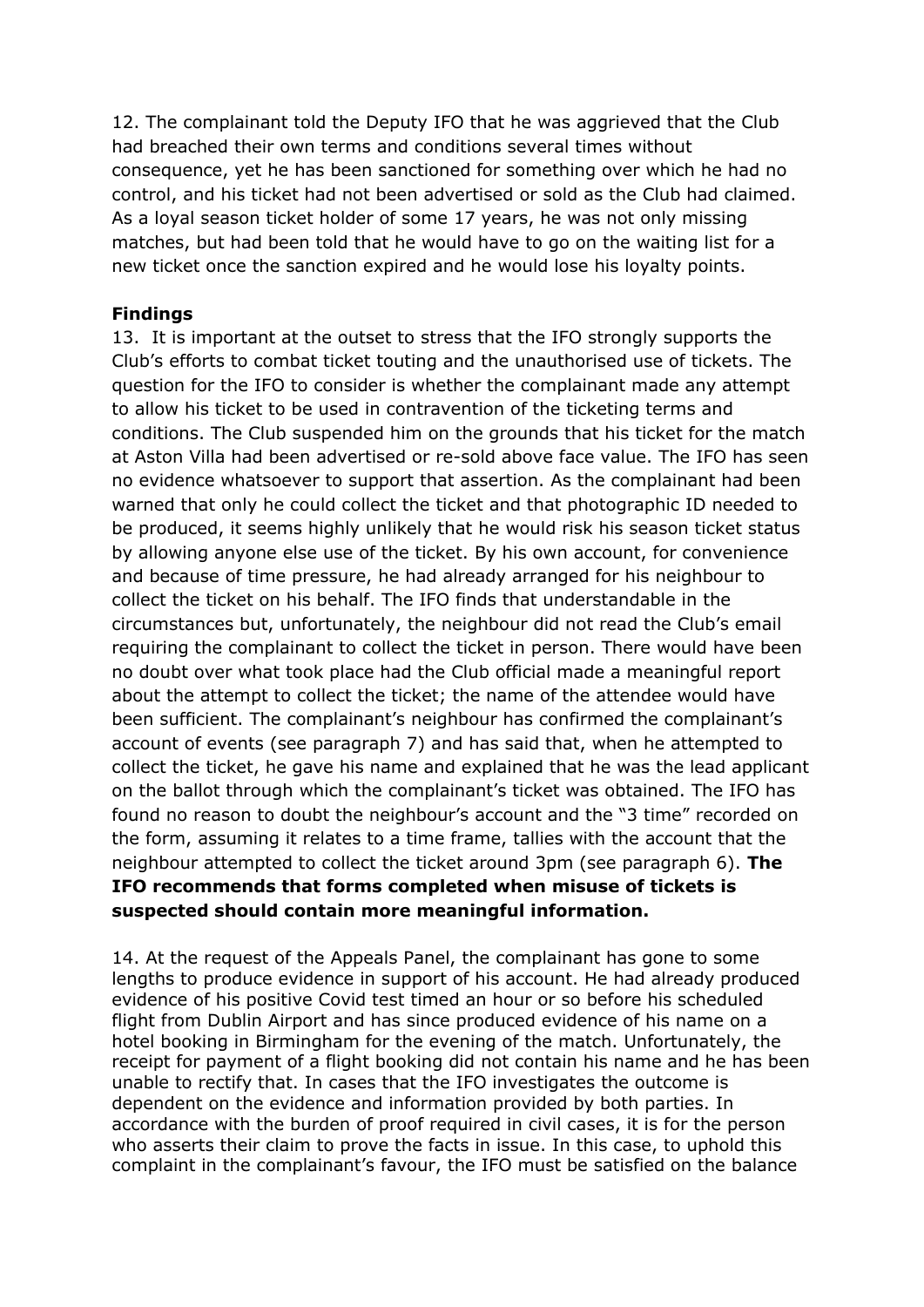of probabilities that his evidence carries more weight than that of the Club. In other words, the strength of the complainant's evidence must tip the scales in his favour. The Appeals Panel have not provided their reasoning behind the decision to uphold the sanction. The only potential evidence that the Club seem to have is that someone other than the complainant attempted to collect the ticket. That is not disputed by the complainant, who has given an entirely believable account of how that came about. The Club's report is of no real value without more information about the attendee and why he thought he should be given the ticket, for example, he had bought it from an unauthorised source. The IFO was satisfied that all the other evidence was in support of the complainant's account and **recommended that the complainant's season ticket should be reinstated.** In response, the Club said that they would be happy to restore the complainant's season ticket renewal offer ahead of the 2022/23 season, meaning that he will be able to renew his seat prior to the renewal deadline of 20 May 2022. The Club's offer was made with the provision that the opportunity to purchase domestic away games will be unavailable for the period of his original suspension (to January 2023).

15. The IFO viewed it as arbitrary to lift only part of the sanction when there was no evidence of wrongdoing on the part of the complainant and, therefore, asked the Club's Management Team to review the matter. The IFO welcomed the fact that the Club agreed that the complainant could renew his season ticket for the 22/23 season without any restrictions being placed on his account. In doing so the Club reserved the right to conduct future ticket checks both at home and away fixtures. The Club also agreed that all loyalty built up during his tenure would remain in place and that at the end of the season he can contact [appeals@manutd.co.uk](mailto:appeals@manutd.co.uk) to establish if any refunds are available for matches he has missed through his suspension.

16. The IFO found certain shortcomings in the Club's management of the suspension and appeal. The Club gave the complainant less than three days to appeal the sanction, although according to their Terms and Conditions he should have been allowed 14 days. There is also a requirement that the appeal should be heard in the first instance by a Senior Manager. Although the Club told the complainant on 24 February that his appeal had followed the documented process, that clearly was not the case, as they had told the complainant at the outset that the appeal, submitted on 23 January, would be heard by the Appeals Panel in week commencing 31 January. In response, the Club said that they recognise that their communications could have been clearer and acknowledged that the sanctions process appeared to have been rushed through. They had taken that decision on the basis that Appeals Panel meetings take place on a monthly basis and they had wanted to ensure that as many cases as possible were reviewed by the Panel without having to wait a further month. The Club said that, in hindsight, from a supporter's perspective it might appear that the correct process had not been followed, but they would like to clarify that that was not the case for the complainant.

#### **Conclusion**